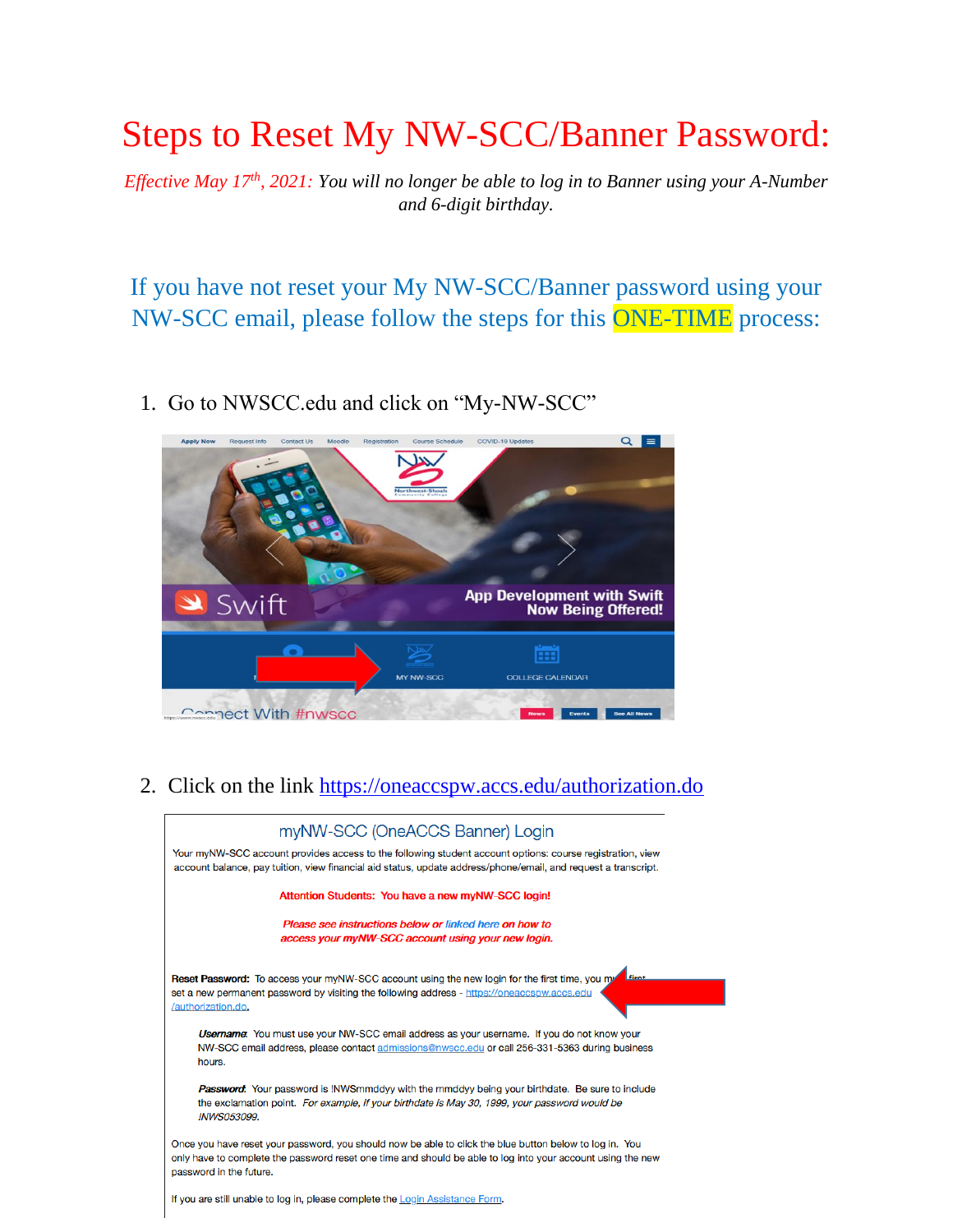3. Log in with your NW-SCC email and the default password: !NWS + sixdigit birthdate in mmddyy format (for example: if your birthday is May 30, 1999, your default password would be !NWS053099)

|   | <b>ALABAMA COMMUNITY</b><br>m<br><b>COLLEGE SYSTEM</b><br>Sign In |               |   |  |
|---|-------------------------------------------------------------------|---------------|---|--|
|   | Username<br>Password<br>Login                                     | å<br>$\theta$ |   |  |
| ₽ | Forgot your password?                                             |               | ́ |  |
| θ | Account locked down?                                              |               | ́ |  |
|   |                                                                   |               |   |  |

4. Once you've signed in, you'll be prompted to change your password. Your new password must have at least 1 capital letter, at least 1 special character, and at least 7 characters total. Old Password will be !NWSmmddyy as noted in step 3.

| <b>ALABAMA COMMUNITY</b><br>m<br><b>COLLEGE SYSTEM</b><br><b>Change Password</b><br>$\circledR$ |  |  |  |  |  |  |
|-------------------------------------------------------------------------------------------------|--|--|--|--|--|--|
|                                                                                                 |  |  |  |  |  |  |